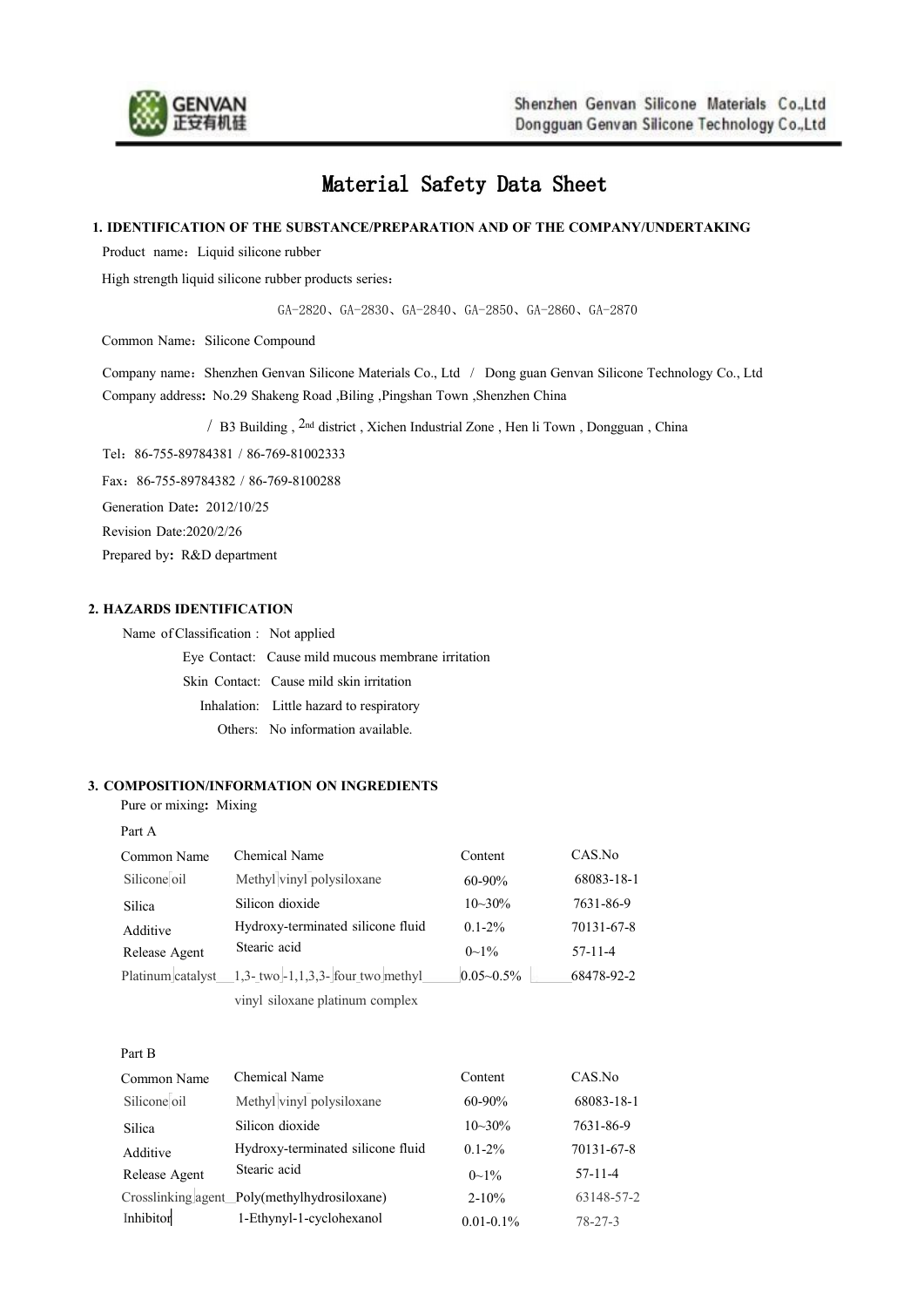

#### **4. FIRST AID MEASURES**

Inhalation: If inhaled, move victim to fresh air and seek medical attention.

Skin contact: Wash off with soap and plenty ofwater.Get medical attention if symptoms occur.

Eye contact: In case of contact, immediately flush eyeswith plenty ofwater for at least 15 minutes and get medical attention if irritation persists.

Ingestion: Induce vomiting immediately and call a physician.

### **5. FIRE-FIGHTING MEASURES**

Fire fighting procedure: Remove sources ofcombustible. Using fire-fighting media or water. The fire fighting should be done from the windward side, with suitable respiratory protective device, ifnecessary.

Extinguishing Media: Foam, carbon dioxide, powder, water spray

## **6. ACCIDENTAL RELEASE MEASURES**

Sweep up or vacuum up spillage and collect in suitable container for disposal.

## **7. HANDLING AND STORAGE**

Handling: It is strictly prohibited to fire when in handling. Storage: Storage in dark and cool place indoors, with container tightly closed

#### **8. EXPOSURE CONTROLS / PERSONAL PROTECTION**

Administrative exposure limit: Not applied Respiratory protection: Not applied

#### **9. PHYSICAL AND CHEMICAL PROPERTIES**

Form: Solid Appearance: Translucent Odor: Slight smell Boiling point: No data Vapor tension: No data Volatility: None Melting Point: Not applied Flash point: Not applied Density: 1.05-1.24 (25℃) Solubility in water: Insoluble

## **10. STABILITY AND REACTIVITY**

Stability: Stable under recommended storage conditions. Reactivity: The catalysis of strong acids or bases cause polymerization or decomposition.

#### **11. TOXICOLOGICAL INFORMATION**

Skin destruction property: No data available Skin irritation: No data available Eye irritation: No data available Sensitization property: No data available Acute toxicity: No data available